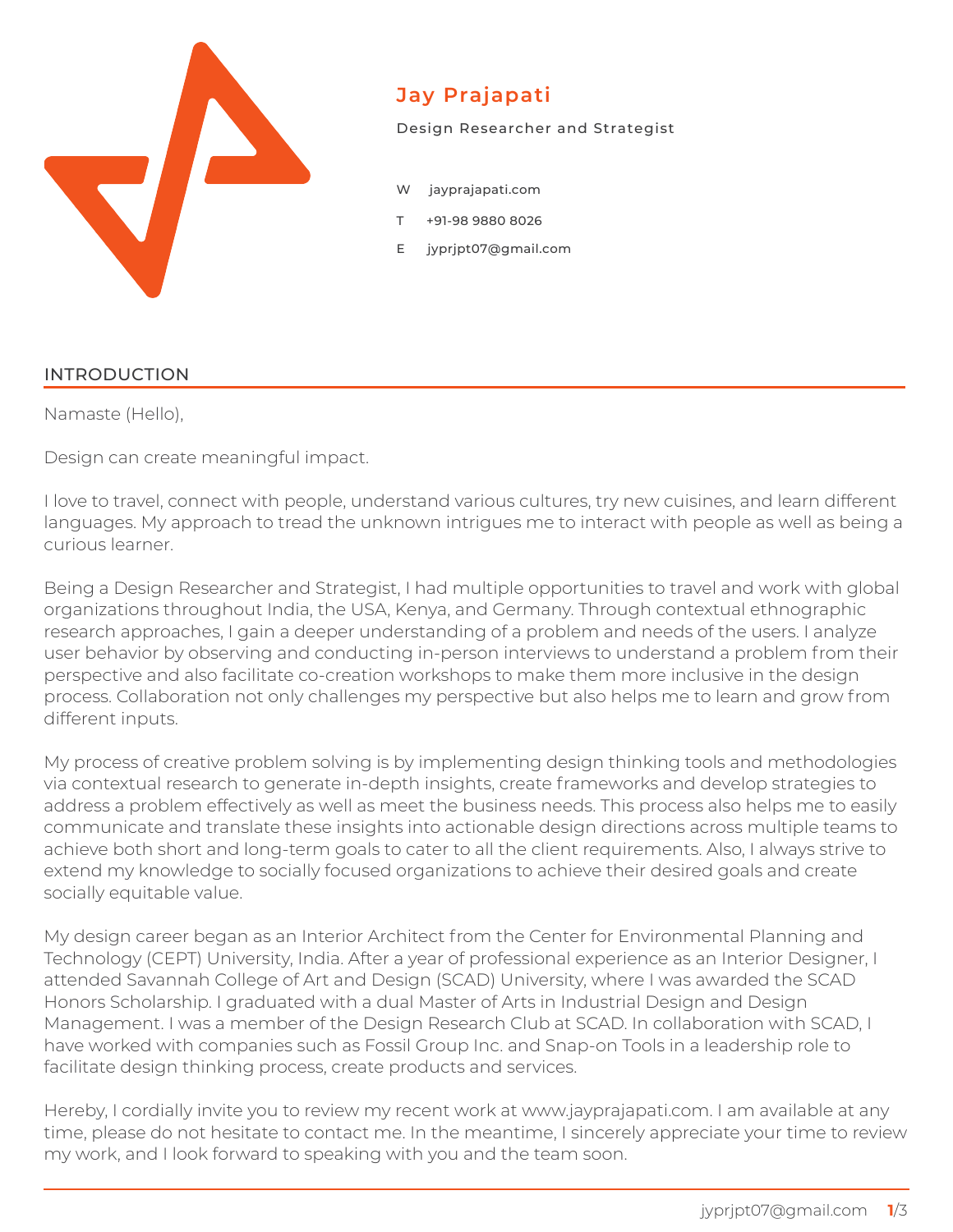

## RESEARCH SKILLS

Systems Thinking **Canadian Content, Canadian Content, Canadian Canadian Canadian Canadian Canadian Canadian** Ethnographic Research **collaboration, space planning** Design Thinking and agency in the **Stud** Strategic Design Interior Architecture Interior Architecture Interior Consultants, Consultants, Consultants, Consultants, Consultants, Consultants, Consultants, Consultants, Consultants, Consultants, Consultants, Consultants, Consultants, Scenario Planning Learning from Project Lead and Senior Architect, developing project breifs, workshop Design and 3D and 3D drawings are effectively Team Collaboration Process Facilitation

#### **Workshop Facilitator, City of Savannah, Savannah, US (2017)** DESIGN SKILLS

**Team Leader - Industrial Design, FOSSIL Group Inc., Savannah, US (2016)** Adobe Photoshop **cater on a family of products that cater** Adobe Premiere Pro **Collaboration - Industrial Design, SCAD Fashion Show, Savannah, US (2016)** Solid Works Fashion Collaboration Project "The Selfmade Self" (Presented at SCAD Fashion Show, 2016) Designed thumb-print detail to hold garment elements, rapid prototyping and 3D printing. Keynote Collaborative Collaborative Workshop with the City of Savannah and local City of Savannah and local City of Savannah and Local City of Savannah and Local City of Savannah and Local City of Savannah and Local City o businesses to encourage water stewardship, leading to Public-Private-Partnership (P3) Adobe InDesign Adobe Illustrator Adobe After Effects Keyshot Rapid Prototyping

### Developing project breifs, client collaboration, space planing, developing 2D drawings, LANGUAGES

finalizing CMF, site management, agency and vendor handeling and post project servicing. **Interior Architecture Intern, Somaya and Kalappa Consultants, Mumbai, IN (2010) Marwari Maturect, developing project breifs, space planing, space planing, space planing, space planing, space planing, space planing, space planing, space planing, space planing, space planing, space planing, space pla** creating 2D and 3D drawings, creating detail drawings and site supervision. Savannah College ofArt and Design (SCAD, Savannah, US) Gujarati **MA, Design Management (2016 - 2017)** English Savannah College ofArt and Design (SCAD, Savannah, US) Hindi German (Elementary Proficiency)

Centre for Environmental Planing and Technology (CEPT University, Ahmedabad, IN)

# **Jay Prajapati**

#### Design Researcher and Strategist

- W jayprajapati.com
- T +91-98 9880 8026
- E jyprjpt07@gmail.com

### EXPERIENCE

#### Senior Design Researcher // 2019 - Present Studio 5b, Dr. Reddy's Laboratories, Mumbai, IN

Leading multiple user experience-centric projects ranging from digital and physical product design, service design, packaging, and communication design. As a lead researcher, crafted a design thinking micro-site for 25K+ employees of Dr. Reddy's offering easy-to-use tools for effective collaboration with CFTs.

### Creative Strategist // 2017 - 2018

#### C3 Creative Code and Content GmbH, Berlin, DE

Analyzing market competitors, developing persona, facilitating customer workshops, **Industrial Designer, Kamkomani Youth Project, Nairobi, KE (2017 - Ongoing)** Designing and Implementing AQUA 33 : Water Container in Nairobi, Kenya to empower communities, create source of income and build trust between locals and NGOs/NPOs. And NGOs/NPOs. NPOs. NPOs. N As a Creative Strategist, I was responsible for researching and analyzing market competitors, developing and validating target group profiles, developing persona profiles and user journeys, creating digital strategies, developing brand strategies, preparing, implementing, and following-up through collaborative workshops across multiple teams, users and clients.

> Design Researcher and Industrial Designer // 2017 - 2019 Kamkomani Youth Project, Nairobi, KE

Design Researcher and Lead Facilitator // 2017 City of Savannah, Savannah, US

Team Leader - Industrial Design // 2016 FOSSIL Group Inc., Savannah, US

Collaboration - Industrial Design // 2016 SCAD Fashion Show, Savannah, US

Design Researcher // 2015 BAHCO by SNAP-ON Tools, Savannah, US

Interior Designer // 2013 - 2014 IDO Design Solutions, Ahmedabad, IN

Interior Architecture Intern // 2010 Somaya and Kalappa Consultants, Mumbai, IN